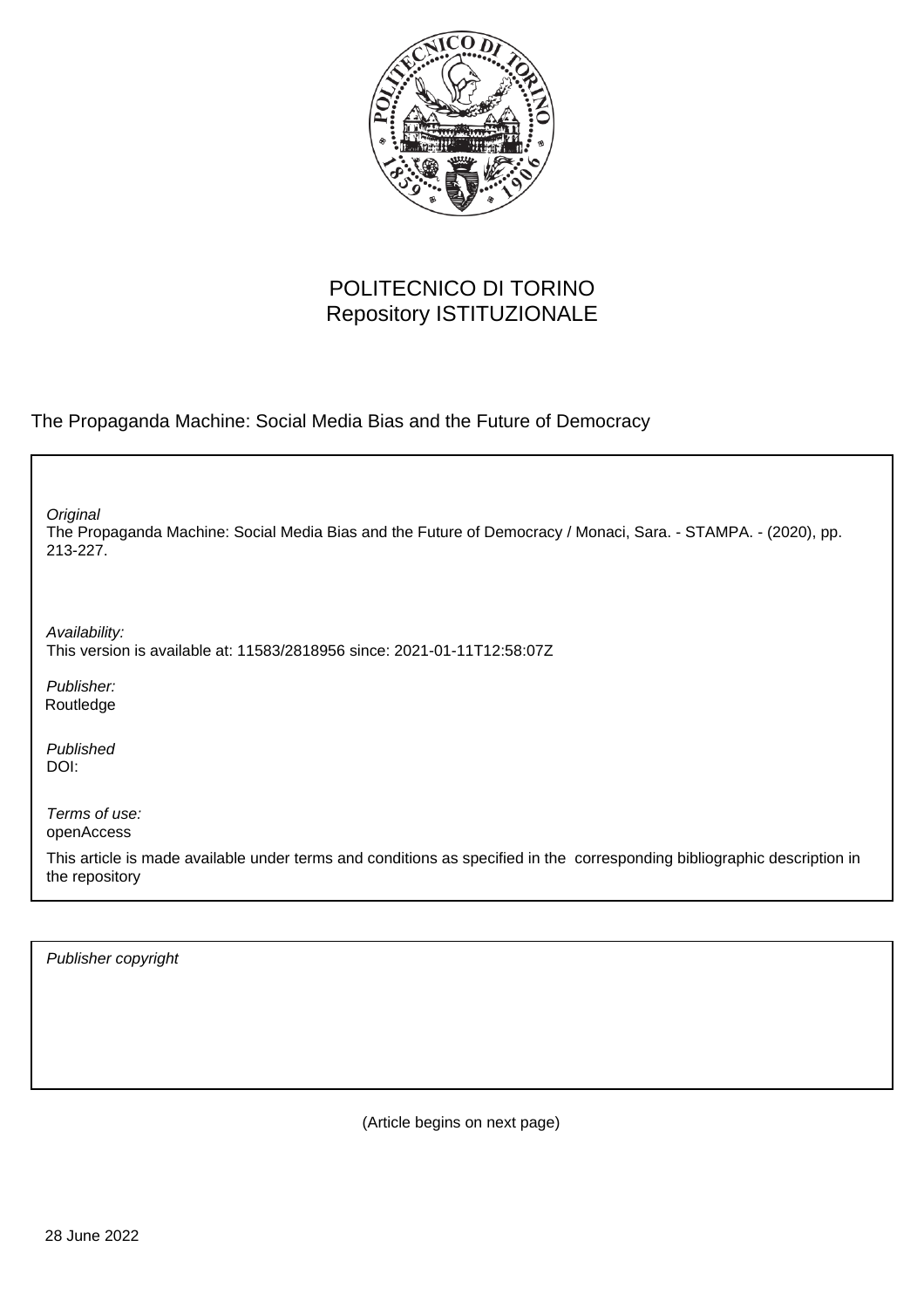# REIMAGINING COMMUNICATION: MEANING

Edited by Michael Filimowicz and Veronika Tzankova

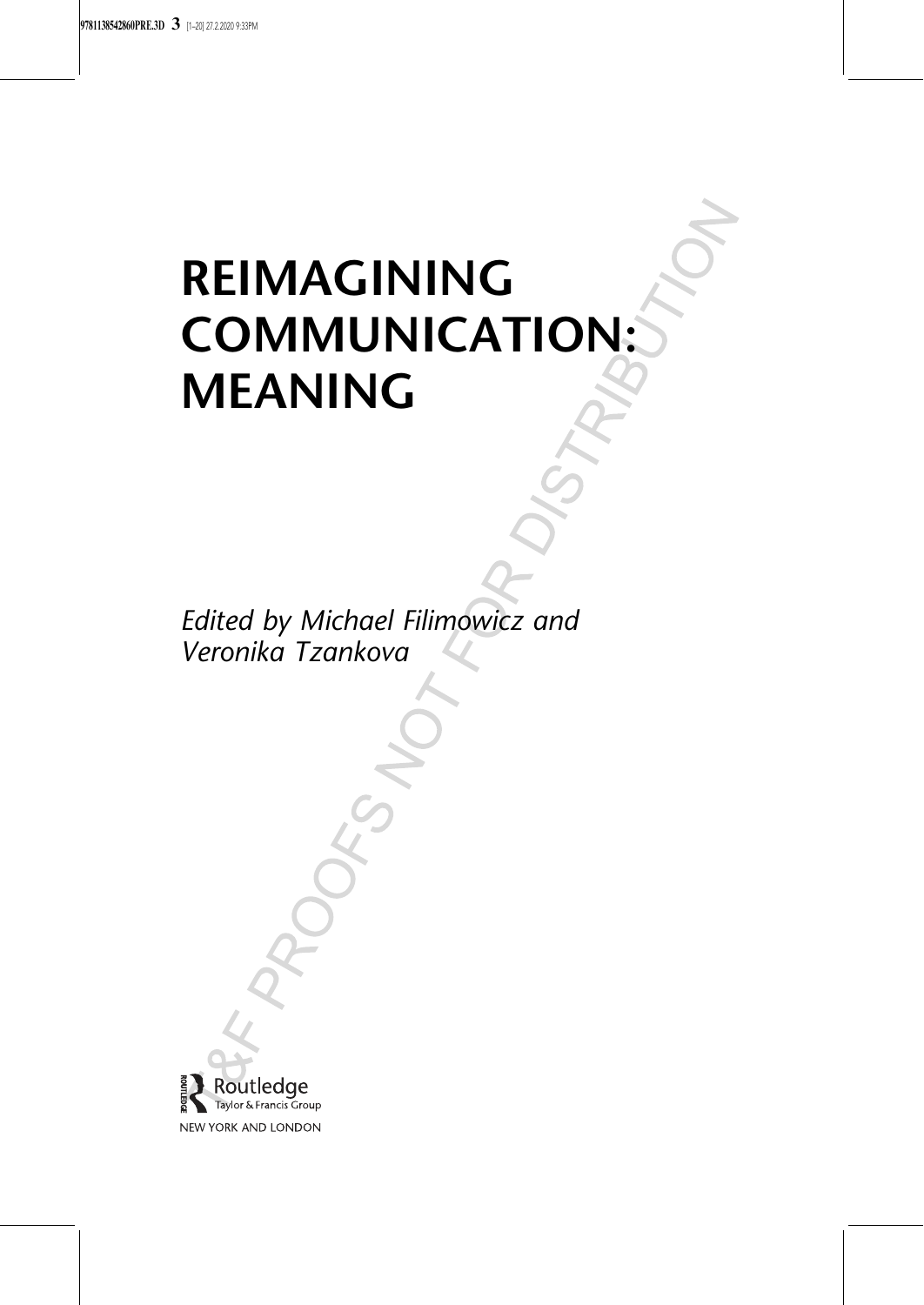First published 2020 by Routledge 52 Vanderbilt Avenue, New York, NY 10017

and by Routledge 2 Park Square, Milton Park, Abingdon, Oxon OX14 4RN

Routledge is an imprint of the Taylor & Francis Group, an informa business

© 2020 selection and editorial matter, Michael Filimowicz and Veronika Tzankova; individual chapters, the contributors.

The right of Michael Filimowicz and Veronika Tzankova to be identified as the authors of the editorial material, and of the authors for their individual chapters, has been asserted in accordance with sections 77 and 78 of the Copyright, Designs and Patents Act 1988.

All rights reserved. No part of this book may be reprinted or reproduced or utilised in any form or by any electronic, mechanical, or other means, now known or hereafter invented, including photocopying and recording, or in any information storage or retrieval system, without permission in writing from the publishers.

Trademark notice: Product or corporate names may be trademarks or registered trademarks, and are used only for identification and explanation without intent to infringe.

British Library Cataloguing-in-Publication Data A catalogue record for this book is available from the British Library

Library of Congress Cataloging-in-Publication Data A catalog record has been requested for this book

ISBN: 978-1-138-54286-0 (hbk) ISBN: 978-1-138-54288-4 (pbk) ISBN: 978-1-351-00792-4 (ebk)

Typeset in Bembo by Swales & Willis, Exeter, Devon, UK

RR<br>CR

Visit the [companion website/eResources]: [insert comp website/eResources URL]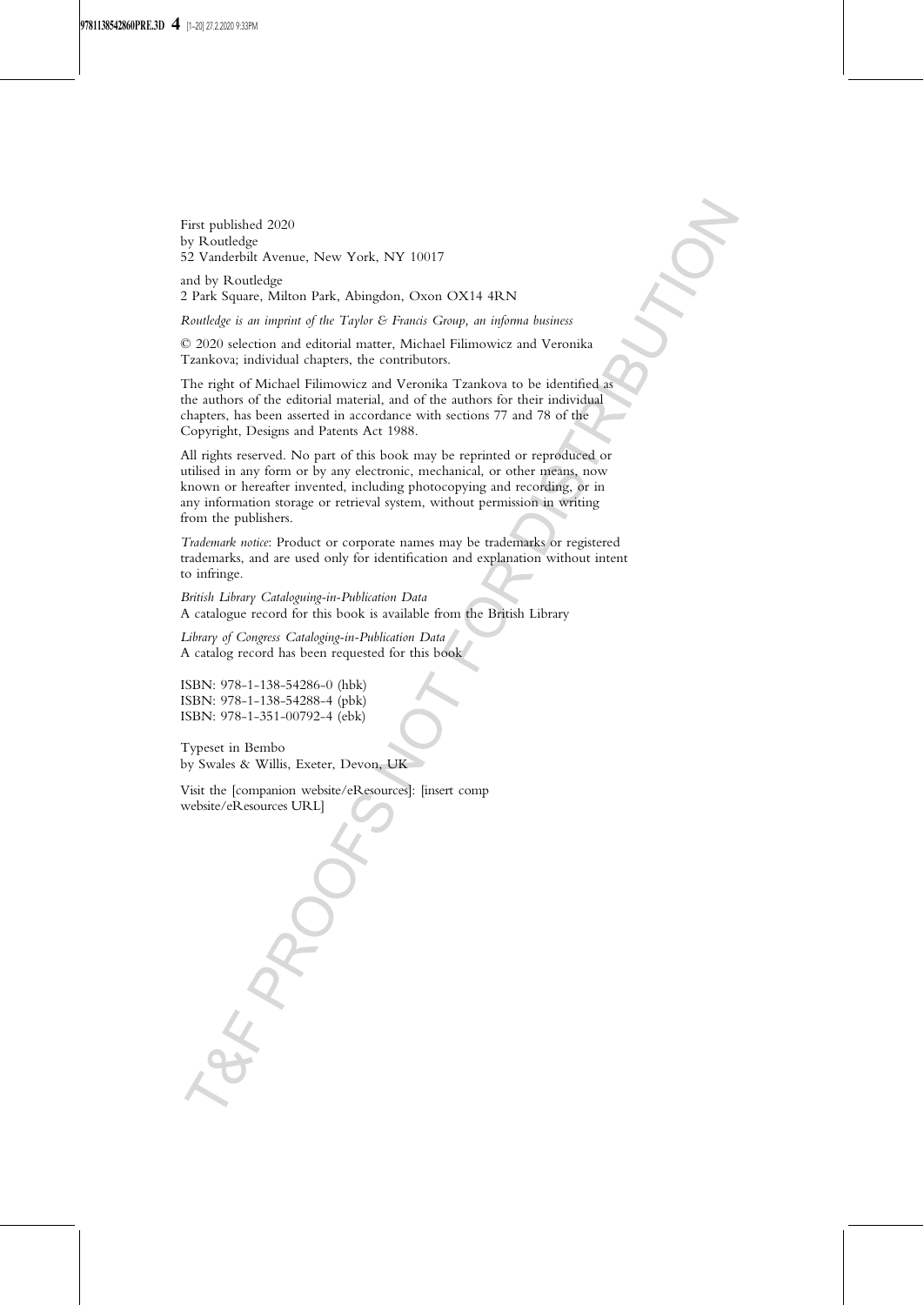| <b>CONTENTS</b>                                                                                                                 |            |
|---------------------------------------------------------------------------------------------------------------------------------|------------|
| Series Introduction<br><i>Volume Introduction</i>                                                                               | vii<br>xvi |
| Reimagining Semiotics in Communication<br>1<br>Paul Cobley                                                                      | 1          |
| Hermeneuthics<br>$\mathcal{D}_{\cdot}$<br>Johan Fornäs                                                                          | 27         |
| Paralanguage (The Cracked Lookingglass of a Servant,<br>3<br>or the Uses, Virtues and Value of Liminality)<br>Michael Schandorf | 48         |
| 4 Corpus-Methodology and Discursive Conceptualizations<br>of Depression<br>Kim Ebensgaard Jensen                                | 64         |
| Communication in Critical Theory (Frankfurt School)<br>5.<br>Olivier Voirol                                                     | 83         |
| 6 Reimagining Communication in Mediated Participatory<br>Culture: An Emerging Framework<br>Usha Sundar Harris                   | 101        |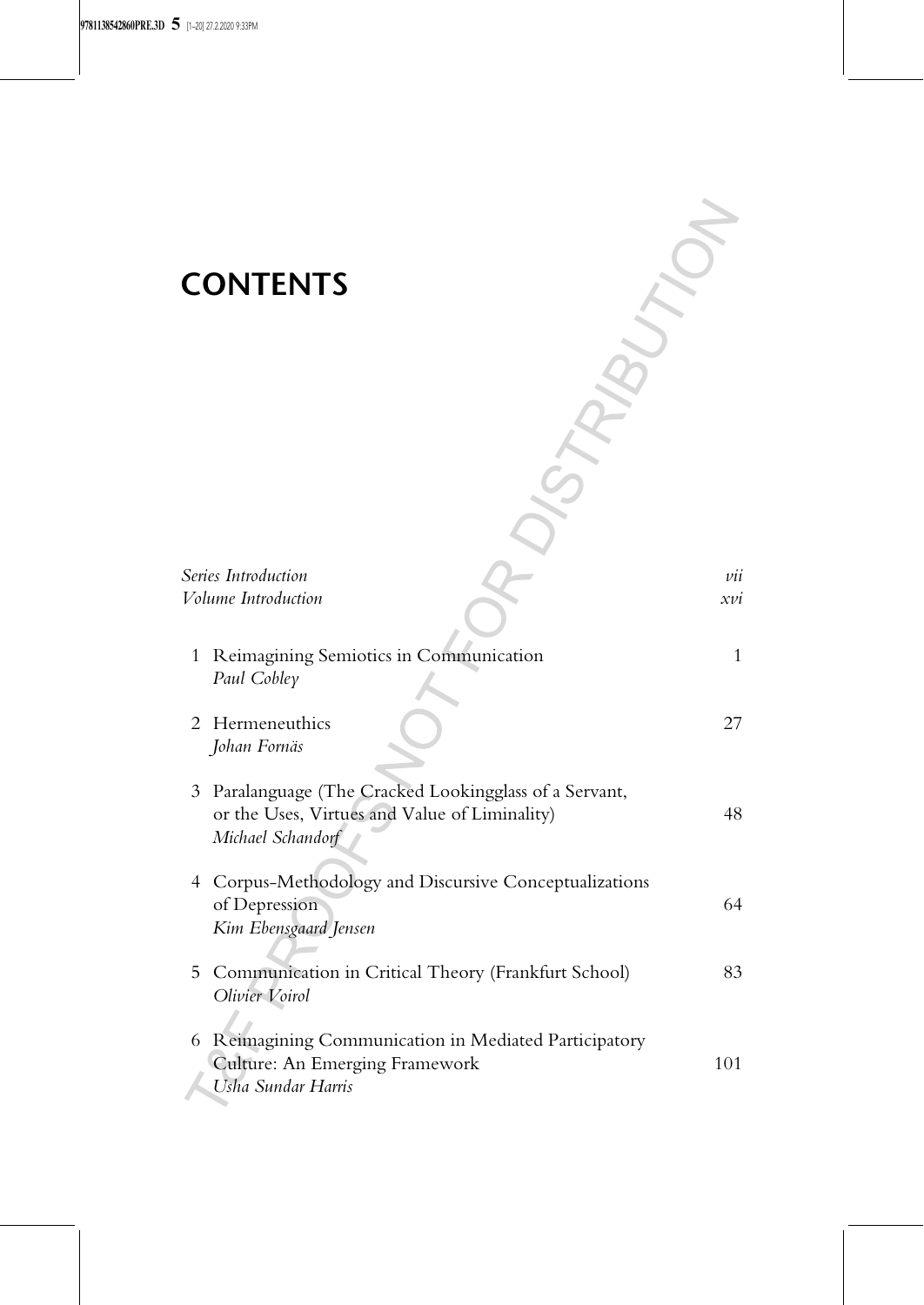| 7     | Global Culture<br>Tanner Mirrlees                                                                                                                                             | $\sim$ 117 |
|-------|-------------------------------------------------------------------------------------------------------------------------------------------------------------------------------|------------|
| 8.    | Cultural Hybridity, or Hyperreality in K-Pop Female Idols?<br>Toward Critical, Explanatory Approaches to Cultural<br>Assemblage in Neoliberal Culture Industry<br>Gooyong Kim | 134        |
| 9.    | Postcolonial Scholarship and Communication:<br>Applications for Understanding Conceptions of the<br>Immigrant Today<br>Adina Schneeweis                                       | 153        |
|       | 10 Cyberhate, Communication and Transdisciplinarity<br>Emma A. Jane and Nicole A Vincent                                                                                      | 170        |
| 11    | Political Economy of Communication: The Critical<br>Analysis of the Media's Economic Structures<br>Christophe Magis                                                           | 197        |
| 12    | The Propaganda Machine: Social Media Bias and the<br>Future of Democracy<br>Sara Monaci                                                                                       | 213        |
| 13    | From Fans to Followers to Anti-Fans: Young Online<br>Audiences of Microcelebrities<br>Maria Murumaa-Mengel and Andra Siibak                                                   | 228        |
| 14    | Reimagining Media Education: Technology Education<br>as a Key Component of Critical Media Education in the<br>Digital Era<br>Anne-Sophie Letellier and Normand Landry         | 246        |
| 15    | From Media Ecology to Media Evolution: Toward<br>a Long-Term Theory of Media Change<br>Carlos A. Scolari                                                                      | 272        |
| 16    | Media Psychology<br>Emma Rodero                                                                                                                                               | 288        |
| Index | List of Contributors                                                                                                                                                          | 302<br>307 |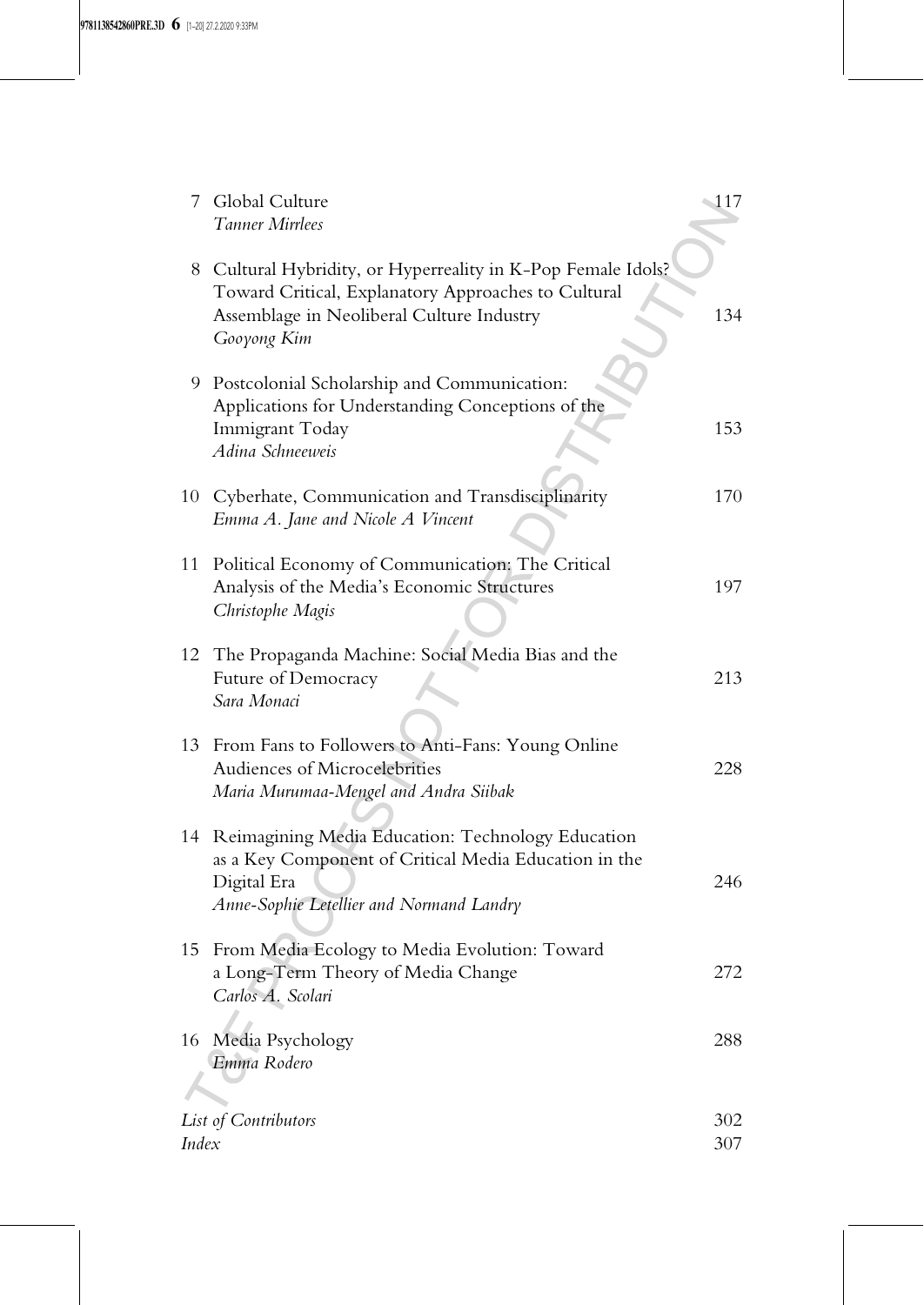# 12 THE PROPAGANDA MACHINE

Social Media Bias and the Future of **Democracy** 

Sara Monaci

# Introduction

The narratives concerning social media, in their first phase, focused– at the beginning of the twenty-first century  $-$  on the emancipatory value of the globalized means of expression which allegedly would introduce more democracy and freedom of speech. The first optimistic impetus gave way, however, to a more cautious and critical perspective on social media: the pervasive influence achieved by Facebook, Google, etc., recalled the public opinion on the private interests of those major technology corporations affecting such a broad dimension of the public debate. Moreover, the manipulative use of social media by multiple extremist and violent organizations questioned deeply the ingenuity of the net, highlighting the threats related to the newly available forms of propaganda. The chapter will debate the classical approach to propaganda through a set of theoretical questions: how could we reconceptualize propaganda in consideration of the social media phenomenon? What are the contemporary processes of "manufacturing consent" and how are they related to the social media bias?

# The Propaganda Model in the Age of Social Media

Noam Chomsky and Edward Herman outlined the propaganda model for the first time in their 1988 book Manufacturing Consent: The Political Economy of the Mass Media (2010). The model was conceived from the perspective of the political economy of communication to explain the behavioral and performance patterns of the US mass media in relation to news production. The original version of the model focuses on the propaganda dimension of information by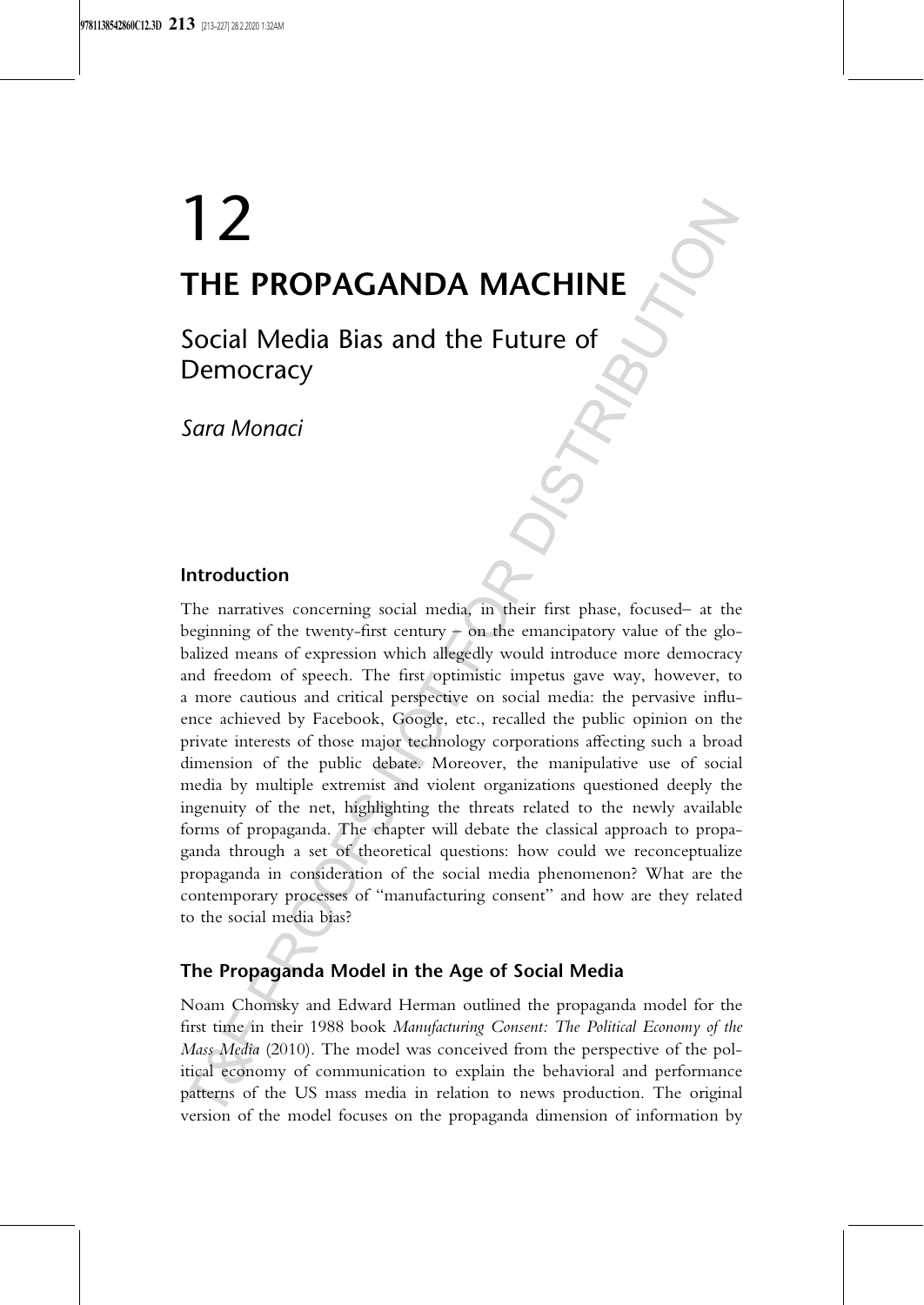identifying five filters – ownership, advertising, information sourcing, flak and anti-communism – through which information must pass before seeing the light. The propaganda model was basically a mass media model, based on the intertwined power relations between US political and economic elites and mass media.

Despite the classic model having received several criticisms (Mullen, 2007, 2009; Pedro, 2011), it still represents a reference for the reflection on the propaganda phenomenon and it was recently revisited by Christian Fuchs in consideration of the spread of social media (2018). Fuchs discusses Chomsky and Herman's lesson trying to identify the elements of continuity and change with respect to the original model: regarding the issue of ownership and advertising, today as in the 1980s, the social media scene is characterized by an oligopoly articulated on a few technological players – Google, Facebook, Twitter and advertising has become the dominant social media business model. According to the advertising business, in fact, billions of users can enjoy free services – instant messaging, social networking, publication of personal audiovisual contents, etc. – while offering personal data and content (the same services that are accessed free of charge) that the platforms re-sell to advertisers:

Google, Facebook and Twitter are not just sources of news and information. These websites are also among the world's largest advertising agencies. They are in the business of selling targeted ad space as a commodity and derive their revenues almost exclusively from targeted advertising.

(ibid., 75)

Two other filters of the original model are discussed by Fuchs through a social media perspective: sourcing and flaking. In the first aspect, Fuchs insists that in spite of their greater openness and availability, social media are actually dominated by mainstream media as the main sources of information: subjects tend eventually to read on social media, the same sources of information that they use in traditional ways. The top visited social media pages turn out to polarize around the major newspapers such as NY Times, CNN, Fox, etc., as well as around a high number of movie stars, music performers, etc. Traditional news organizations remain powerful actors in online news dominating social media attention.

Chomsky defines flaking as a lobbying or containment activity on mainstream media:

"Flak" refers to negative responses to a media statement or program. It may take the form of letters, telegrams, phone calls, petitions, lawsuits, speeches and bills before Congress, and other modes of complaint, threat, and punitive action. It may be organized centrally or locally, or it may consist of the entirely independent actions of individuals.

(Chomsky & Herman, 2010, 26)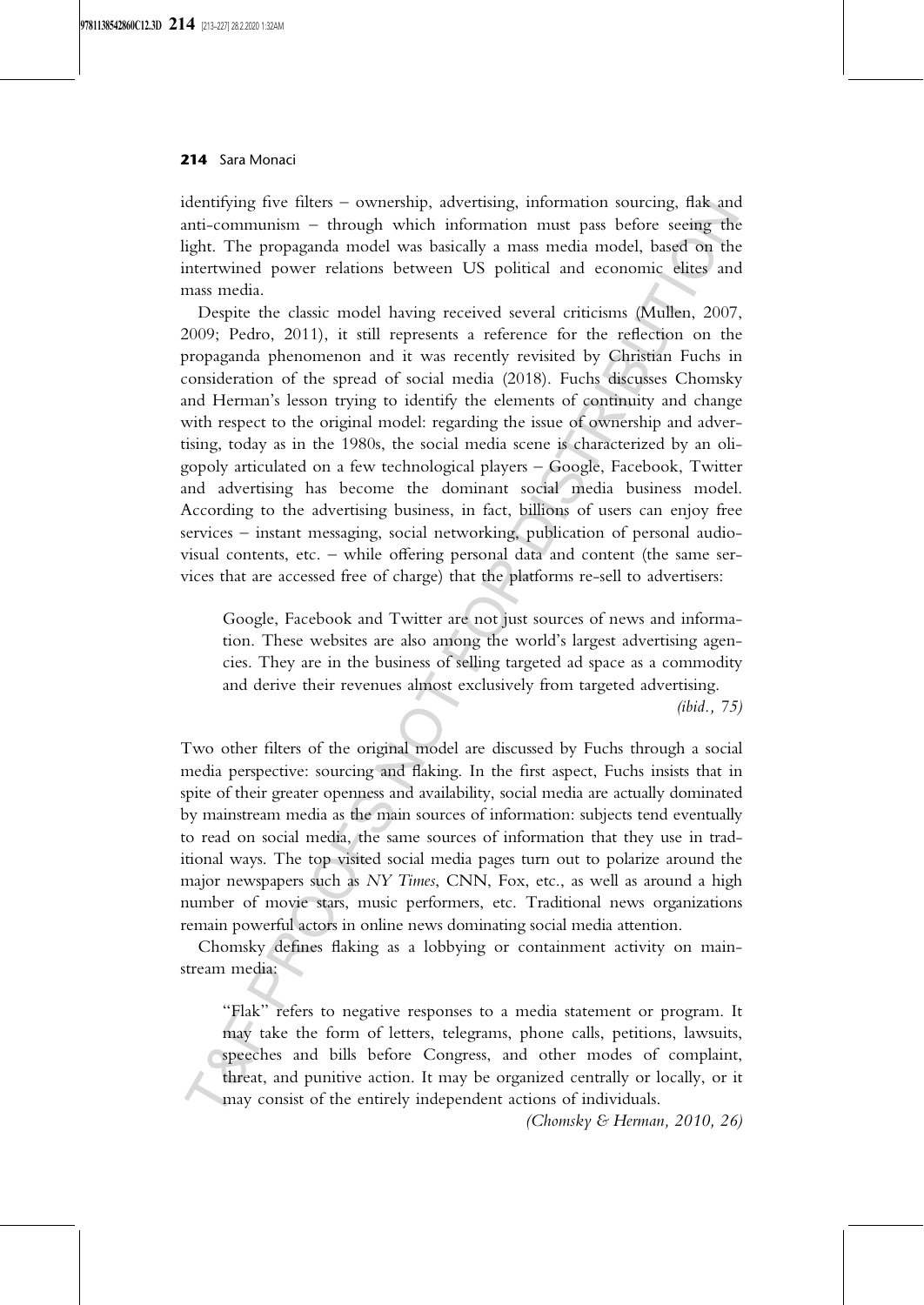According to Fuchs, in the digital age, lobbying for certain interests has been extended to social media and is no longer simply aimed at centralized media organizations, but now aims to directly transmit political messages to as many internet users as possible:

The basic difference between computer networks and broadcasting is that the network is a universal machine, at once a technology of production, distribution and consumption. Combined with its global reach and significant bandwidth rates, this allows the phenomenon of usergenerated content. User-generated content does however not automatically imply political plurality and diversity.

(Fuchs, 2018, 78).

In spite of the outdated rhetoric concerning the "user-generated contents" related to the first development of the web 2.0 (O' Reilly, 2009), Fuchs highlights a central element of propaganda 2.0: that is the appearance on the social media scene of non-institutional actors who are not part of the elite talked about by Chomsky in his classic model. These new actors, thanks to social media, can express their political ideas, their opinions on climate change or on their favorite football teams. Nevertheless, both these new subjects and their counter-narratives present an ambivalent nature: on the one hand they express the possibility to be issuers of their own messages and to be precisely subjects of the mass self-communication (Castells, 2013), on the other hand those new voices can only illusively give rise to new different points of view. Fuchs emphasizes how the social mediascape is in fact dominated by an homogeneous aesthetics of entertainment inspired by a dominant neo-liberal ideology that prevents the formation of a mature and conscious public debate. This superficial and entertainment-oriented public sphere enhances in fact emotional rather than rational debate and it may even facilitate visceral forms of social communication that can also assume the drifts of extremism, hate speech, etc. As a matter of fact, Herman and Chomsky also argued in a recent interview that right-wing media, including Fox News, right-wing talk radio and blogs, form "a right-wing attack machine and echo-chamber." In the current political climate of nationalism, racism, xenophobia and elements of fascism, social media is certainly a right-wing attack machine. It must, however, also be seen that the political left is skilled at using social media, which maintains online politics as a contradictory space (Mullen, 2009).

The reading of Fuchs therefore denotes, in the transition from a propaganda mass media model to that of social media, very marginal changes that do not significantly influence the dynamics and relations of political and economic power affecting the manufacturing of consent. According to Fuchs, social media as well as the mass media are still dominated by an oligopoly of actors – only partly different from the traditional media networks of the 1980s – that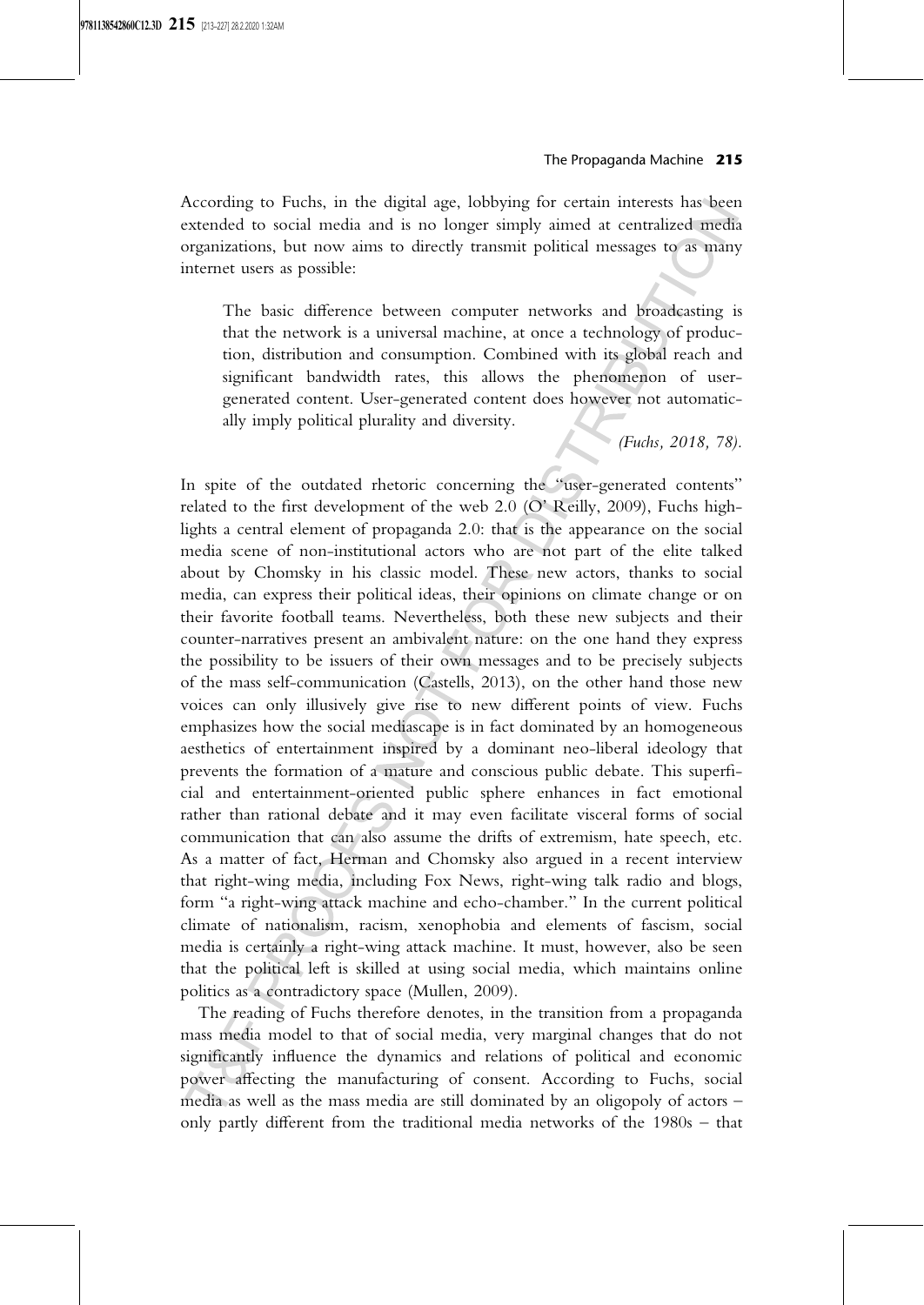operate equally powerful and binding filters on the conditions for developing a real open public debate.

### The Social Media Bias

As well as the Chomsky's inspired elements referred to in the classic propaganda model, other dimensions should be included as the proper bias of social media affecting new forms of propaganda in the twenty-first century.

As Harold Innis maintained in the 1950s, the bias of communication – the characterizing traits of a certain medium – are fundamental in marking the character of an era: its culture, its arts and above all, its power and control over knowledge (Innis, 2008).

More recently, Neil Postman (2000), referring to the tradition of the Toronto School, wrote:

A medium is a technology within which a culture grows; it is to say, it gives form to a culture of politics, social organization, and habitual ways of thinking. Beginning with that idea, we invoked another biological metaphor, that of ecology.

In Postman's reflection, a conception of the media is developed as an "environment" within which a culture grows and influences different aspects of society: politics, social relations, the way of thinking in general. Thinking of contemporary forms of propaganda in these terms means therefore going beyond an analysis focused on the forms of economic and political relations and economic power, but considering the contemporary propaganda as the result of a media environment – that of social media – which has its own specific bias influencing public opinion, attitudes and voting behaviors.

This chapter will highlight the social media bias affecting the contemporary processes of dissemination and information sharing within the public debate, and it also aims to discuss how such biases can produce new forms of propaganda: new content that becomes more and more a characteristic manifestation of the social media debate. But before outlining those bias, a preliminary topic should be addressed:

What do we talk about when we talk about propaganda today?

# What Do We Talk about When We Talk about Propaganda Today?

The concept of propaganda may appear obsolete in contemporary Western democracies where journalism practices adhere to ethical standards and rules of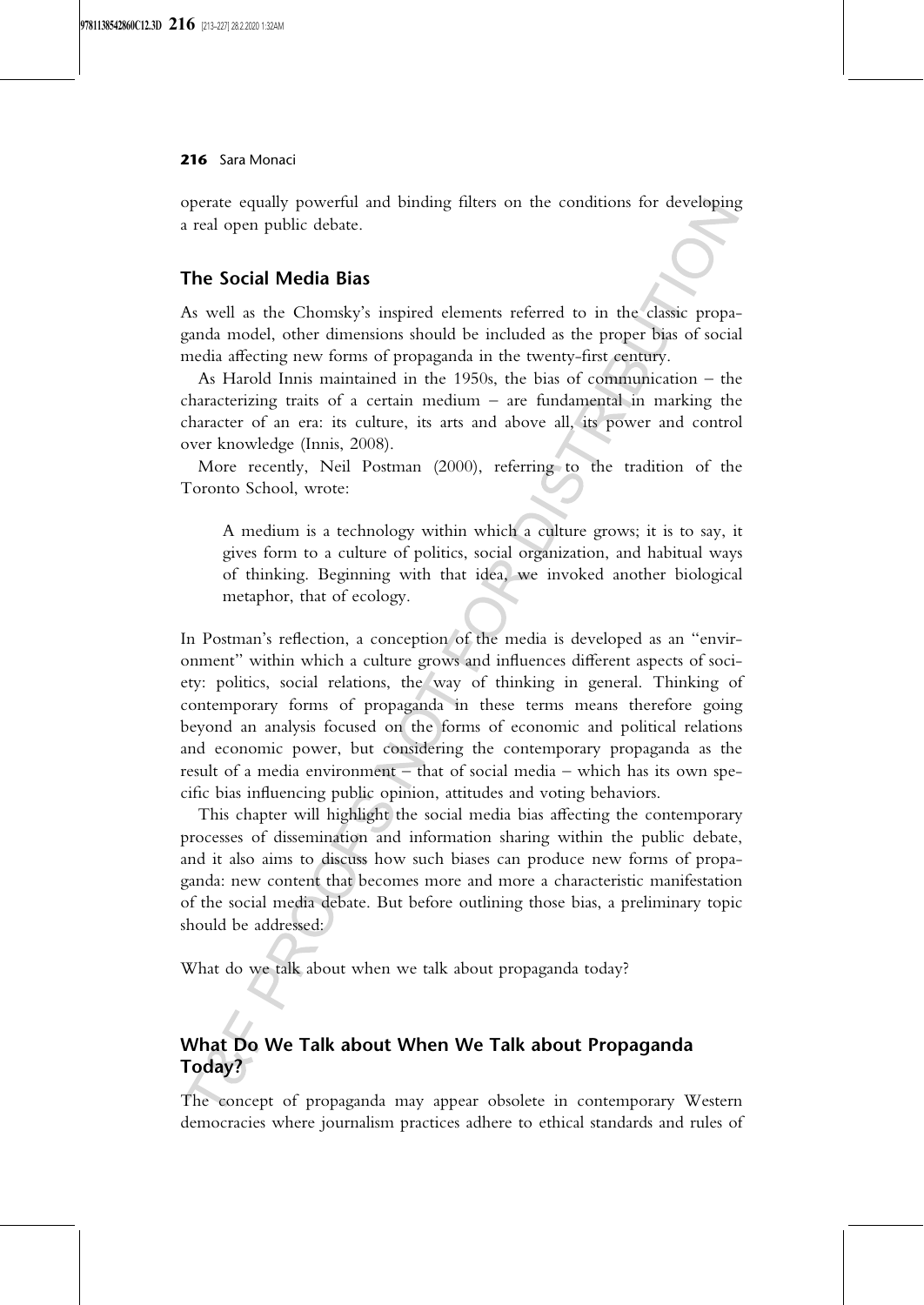conduct that guarantee in most cases transparency, reliability and confidentiality of the sources; nevertheless, the term propaganda has persistently returned in recent years as an analytical category to describe diverse social and political phenomena which seem to have one common denominator: the role of social media – e.g., Facebook, Twitter, Instagram, etc. – as an enabling technological environment capable of significantly conditioning not only the processes of dissemination of news and information online, but also the actions of subjects influenced by propaganda. This is the case, for example, of the recent Cambridge Analytica scandal related to US presidential elections in 2016 which involved the exploitation and the deliberative manipulation of millions of social media Facebook profiles as the target of ad-hoc propaganda, or the case of systematic propaganda that several authoritarian regimes (China, Russia, Egypt, Saudi Arabia) implement to strengthen the consensus among their citizens, or even the increasingly decisive role that social media seem to have in the forms of socialization of extremist organizations that use networks to recruit new affiliates, to spread hate messages online, and to reinforce their echo chambers. In these phenomena that I will describe below, social media turn out to be at the center of the propaganda dynamics while the mainstream media, once at the center of debate, appear in the background in the role of authoritative counterpart with respect to the fragmented and chaotic voices arising from social media.

# The Facebook Targeted Propaganda

At the beginning of 2018, the facts related to Cambridge Analytica scandal, the articulated and intertwined relations network among prominent politicians and spin-doctors – US President Donald Trump and his former communication consultant Steve Bannon – the social media giant Facebook and a group of academics from Cambridge University, highlighted the complexity of the propaganda phenomenon at the beginning of the twenty-first century.

In March 2018, the testimony of Christopher Wylie – previously Cambridge Analytica head of research – along with the comments of the former Cambridge Analytica CEO Alexander Nix collected by Channel4 News, revealed that the data-mining company, harvested data of up to 87 million Facebook users thanks to a quiz application realized by a Cambridge University researcher, Aleksandr Kogan. The mentioned application – myPersonality – now banned by Facebook, collected data not only from its direct users but also from the users' network of friends exploiting the network connections structure of the social media platform. As well as exploiting personal data from users, accusations toward Cambridge Analytica stated that personal data were illegally used for actively influencing users in the 2016 US elections and in the context of the Brexit referendum with targeted contents supporting pro-Trump votes and Leave votes.<sup>1</sup> As a result of the scandal, Cambridge Analytica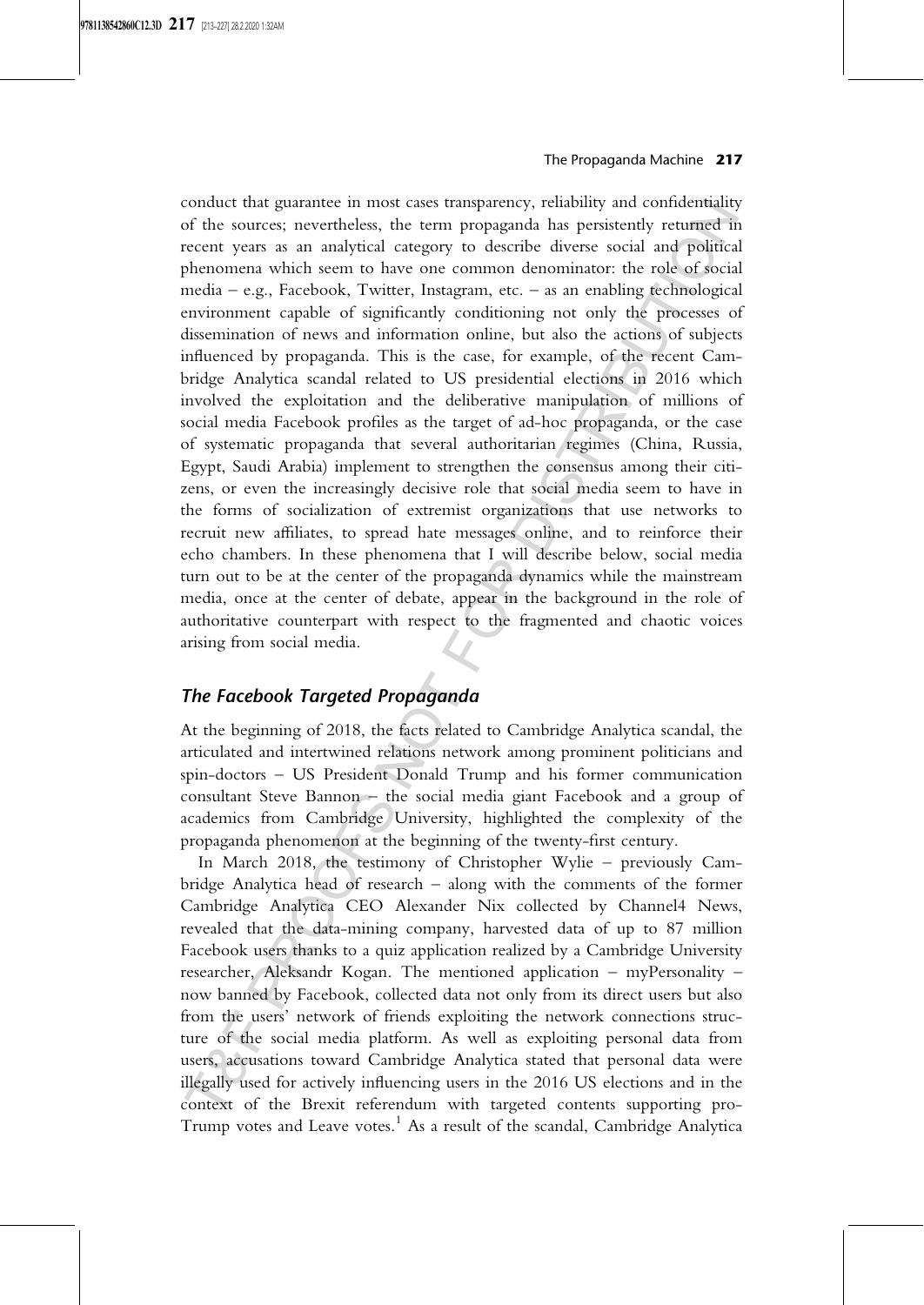closed its London headquarters in May 2018, also due to an investigative report which revealed the company's involvement in influencing the elections of at least eight different countries such as India, Malta, Kenya, Mexico, etc.<sup>2</sup> Facebook CEO Mark Zuckerberg had been repeatedly summoned to clarify to the US Senate, his company's regulations in the subject of protecting users privacy.<sup>3</sup> Very recently Facebook suspended other 400 applications on the allegation that they misused users' personal data.<sup>4</sup>

The Cambridge Analytica case is nowadays an ongoing trial and its consequences have still to be defined both in a legal and economic sense. Moreover, the case revealed to the outlines of a propaganda machine which radically differs from that used to in the twentieth century: cultural and socio-technical consequences of the Cambridge Analytica case will be more impactful on propaganda conceptualization rather than on its business implications.

# The Authoritarian Regimes Propaganda and the Exploitation of Social Media

In 2009, 2010 and 2011, social media were hailed as new fundamental tools for different revolutionary movements that had shaken several countries in the Middle East (Iran, Tunisia, Egypt, Syria): the so-called Arab Springs movement. In particular, the facts of Tahir Square in Egypt, or the video of the young Tunisian who burnt himself to protest against the grievance shared by a whole generation of unemployed youngsters, have recalled through a cascade of tweets, posts and YouTube videos, recalled the Western opinion to give attention to those dramatic uprisings. Even if the attention of the major Western media indeed focused in those weeks on the streets in Egypt as in Tunisia, the final outcome of the uprisings has not been – except in Tunisia where the premier Ali was forced to resign and to go into exile – revolutionary in a proper sense (Abouzeid, 2011; Eltantawy & Wiest, 2011; Khondker, 2011; Kirkpatrick, 2011). In some cases, as in Iran in 2099 authoritarian regimes have exploited the attention of Western media, accusing the West of interference in their internal politics and have even solicited the population to republish on social media, counter-narratives supporting the government against the individuals supporting the protests (Morozov, 2012). In short, the disruptive use of social media in the so-called revolutionary phase has led – in Iran and in Egypt for example – to a subsequent tightening of control measures and repression by the authoritarian regimes who then became promoters of their targeted counter-propaganda. This counter-propaganda effort has also been accomplished thanks to the automated social bots: automated software able to create and to spread online propaganda contents as if they were real social media users. As Morozov claims (ibid.), these facts show that a first wave of optimism and technological utopianism linked to the democratic properties of the use of social media has given way to a more cautious consideration of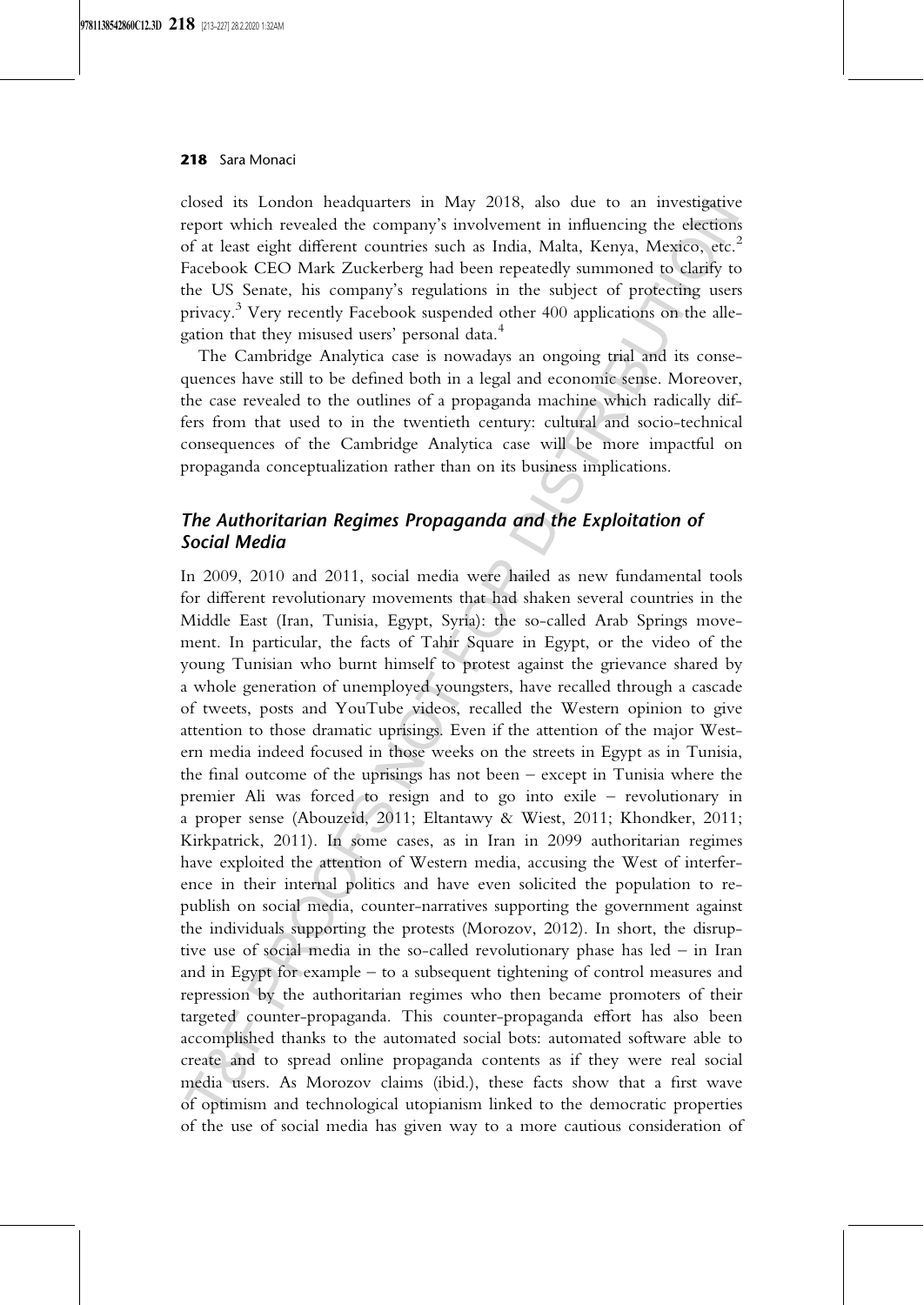social media as tools, whose contribution to the democratic life depends on a set of contextual factors and not on the alleged "participatory" qualities of the media themselves.

What seems to be a scandal in Western democracies – that is, the manipulation of social media for political purposes – is nevertheless a widespread practice in authoritarian regimes such as China or Russia where the instrumental use of social media as a means of strengthening consensus among citizens, is a practice usually carried out by civil servants. These authoritative regimes systematically use social media to disseminate, also through the use of automated chat-bots, messages and opinions favorable to a precise political position trying to orient the opinions and attitudes of citizens in a unilateral way (Woolley & Howard, 2018).

Various authoritarian regimes such as Russia and China have adopted ambivalent policies in the social media management: on the one hand they practice a censorship aimed at the Western platforms (Google, Facebook, You-Tube) but on the other hand, they are aware of the enormous potential of social media as a business opportunity and also as a monitoring tool for public opinion. They designed and implemented their own social media platforms – e.g., Vkontakte or Weibo – which resemble Facebook, Google, etc. in many senses – but are controlled and managed by the government. This allows the authoritarian states to exploit the business potentials related to the use of social media – e-commerce or simply the flywheel effect that social applications have on the purchase of smart-phones and internet traffic thus benefiting the big ICT companies – and at the same time it allows the authoritarian regimes to protect themselves from the commercial colonization of Western players such as Facebook, Google and their possible interference in their status quo.

# Violent and Extremist Propaganda

Social media are described by many as enabling factors for the spreading of extremist propaganda often characterized by extreme right inspired xenophobic and racial discourses or, on the opposite side, by a violent opposition to Western imperialism, as in the recent Jihadist online phenomenon dominated by ISIS (Islamic State of Iraq and Syria) (Stern & Berger, 2015). Alongside the political forms of expression of discontent, new forms of extremism and radicalization emerge online assuming the form of terrorist propaganda. A typical trait of this phenomenon is the use of violence – verbal and visual – as a propaganda tool used to engage emotionally and cognitively its alleged target (Meleagrou-Hitchens & Kaderbhai, 2016, Hoskins et al., 2011, Atwan, 2015). I am referring to the recent phenomenon of ISIS propaganda and in particular to the appeal aimed mainly at young Europeans to become Foreign Fighters and to join the construction of the Islamic State in the Levant. The young propaganda targets, born and raised in Europe – as various studies have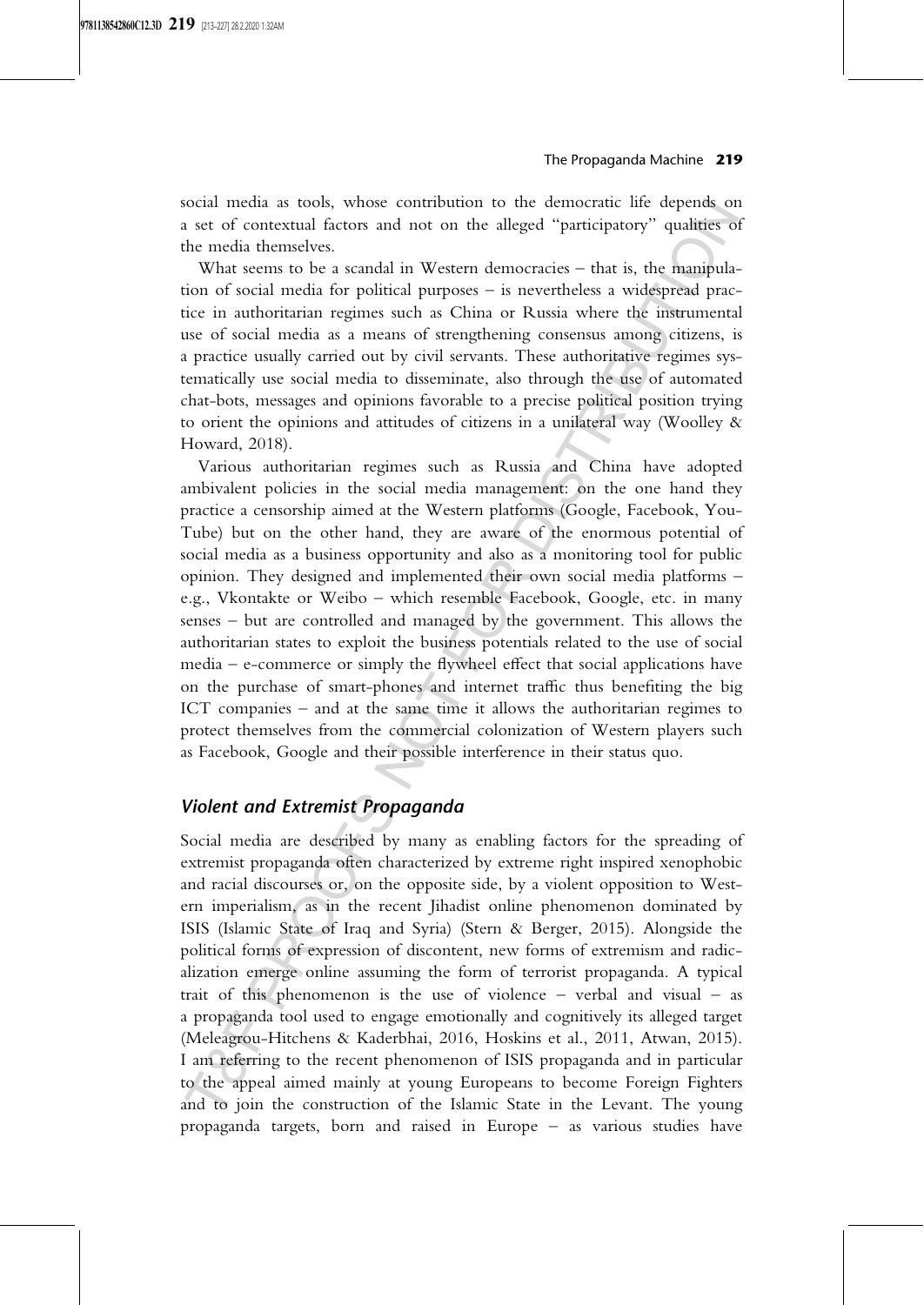shown – decide to adhere to such an extreme cause because they do not have a job, because they feel disappointed with expectations of personal growth and social affirmation or because, especially in the case of the second and thirdgeneration immigrants, they feel socially and economically marginalized (Carter et al., 2014; Neumann, 2015; Roy, 2016).

Many studies analyzed the role of social media as powerful propaganda tools able to conquer the hearts and minds of such young people by offering them basically two elements: a set of radical narratives, finely elaborated and distributed online in the aesthetic canons of Western communication (Maggioni & Magri, 2015; Monaci et al., 2017); online echo-chambers within which the identities of individuals are radicalized, polarized on opinions and attitudes that do not include doubts or comparisons with different opinions, re-strengthening the bonds within the group and with the charismatic leaders.

These groups, even if virtual, offer many young people the illusory opportunity to build a new identity in the radical rejection of what they had been before: that's why many Foreign Fighters consider themselves as "born again" (Awan, 2017; Farwell, 2014; Mahood & Rane, 2017; Monaci et al., 2018). Moreover, echo chambers facilitate the emergence of de-individualized collective identities: identities which lose their biographic and personal traits and are increasingly polarized and concentrated on ideology, a shared narrative which represents the main bond and the common ground of the extremist group (Sunstein, 2018, 236–342)

To what extent are these phenomena referable to social media? What are the social media bias enabling the targeted forms of propaganda, as in the Cambridge Analytica case, or the manipulation of propaganda implemented by authoritarian regimes, or what makes social media so effective tools in spreading the violent propaganda of terrorist groups?

# Social Media User Commodification

The concept refers to "audience commodification" formulated originally by Dallas Smythe's (1981) and discussed more recently by Fuchs (2012). For social media sites like Facebook and Twitter, consumption is subsumed by commodity production. That is, as the service is consumed, new commodities (usergenerated data) are produced that in turn can be sold to advertisers, therefore generating a twofold commodification of the user that Fuchs labels the "digital labor prosumer commodity" (ibid.).

What bias is the phenomenon linked to?

Since their emergence at the end of the 1990s, social media and then web 2.0 has been characterized by persistence and traceability (Boyd, DM, & Ellison, NB, 2007): data left by users once "written" were no longer owned by the users but become an integral part of the platform (even if at that time there was no main platform at all and Facebook was still a promising PhD research).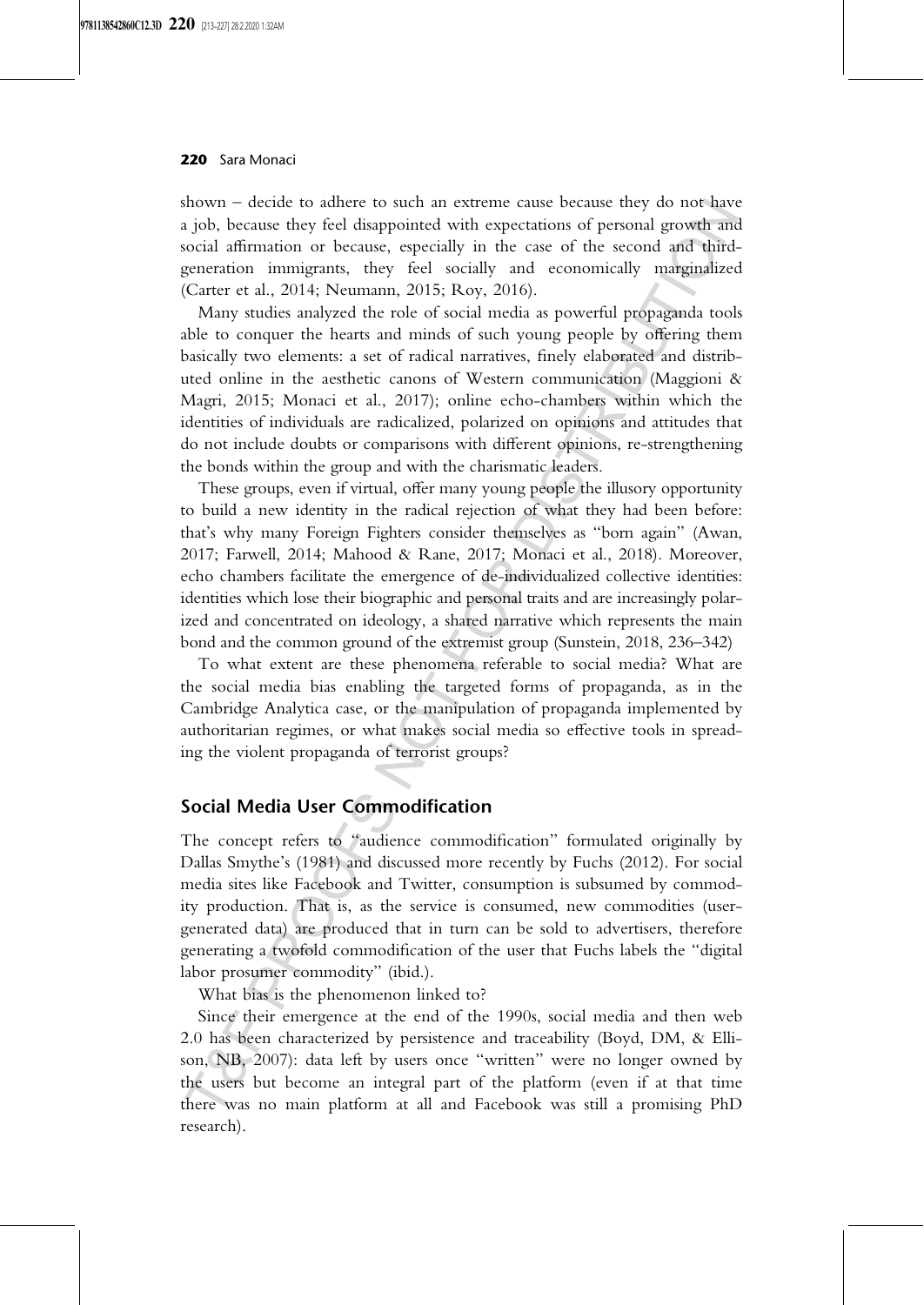What was not clear to early observers was how these data would be used, by whom – which players would have taken advantage of that huge stream of user-generated content – and especially why and under what conditions users would have continued to insert their own data in the form of comments, blogs, posts, etc. Until 2006–2007 there was not a single subject able to optimize the enormous availability of user data; in 2007 Facebook appeared online with an innovative business model: it offered to the subscribers the free opportunity to connect to other subjects (at the time only students of qualified American private universities) offering them a free entertainment information service and the opportunity to sift into other student social profiles. Based on the subscriber's data – photos, messages, personal opinions – Facebook developed an advertising business model that exploited the users' social profiles as advertising targets: Social media users became "the target" for buying advice, friends suggestions, brands offers, etc. Rapidly this model became a de facto standard: the commodification of social network profile data became a standard model in the functioning of the various emerging social media platforms: Twitter, Pinterest, Google+, etc. In other words, social media have become the only media in which the subjects of online messages are both issuers and content at the same time: online profiles and identities are in fact reduced to traceable, manipulable, commodified data exploited by platforms for different purposes: targeted propaganda, online marketing, social dating, etc.

Moreover, even if users registered on social networks are aware of this mechanism, they seem to accept a profitable compromise between privacy and the advantages freely made available by the social networks: the enormous expansion of the main social platforms in recent years has not stopped but has rather been re-articulated among old and new social networks (Fuchs, 2017).

The commodification of data therefore results, despite the many critical voices, in a growing trend: a constant bias in the current social media landscape.

The Cambridge Analytica phenomenon – of which the substantial results in relation to the election trend is still to be assessed – is nevertheless symptomatic of the commodity phenomenon: the exploitation of online identities translated into data has made possible the manipulative and distortive propaganda whose outcomes will have long-term consequences on the democratic political life of the United States, UK and also in the rest of the world.

# Social Media Computational Data

If the subjects of social media communication can be commodified as data, can they still be referred to as an actual individual? Couldn't they be replicated and or created fictitiously? This is the case of computational propaganda BOTs, where fake profiles are invented to multiply messages to support this or that organization or to force voters to opt for a specific party.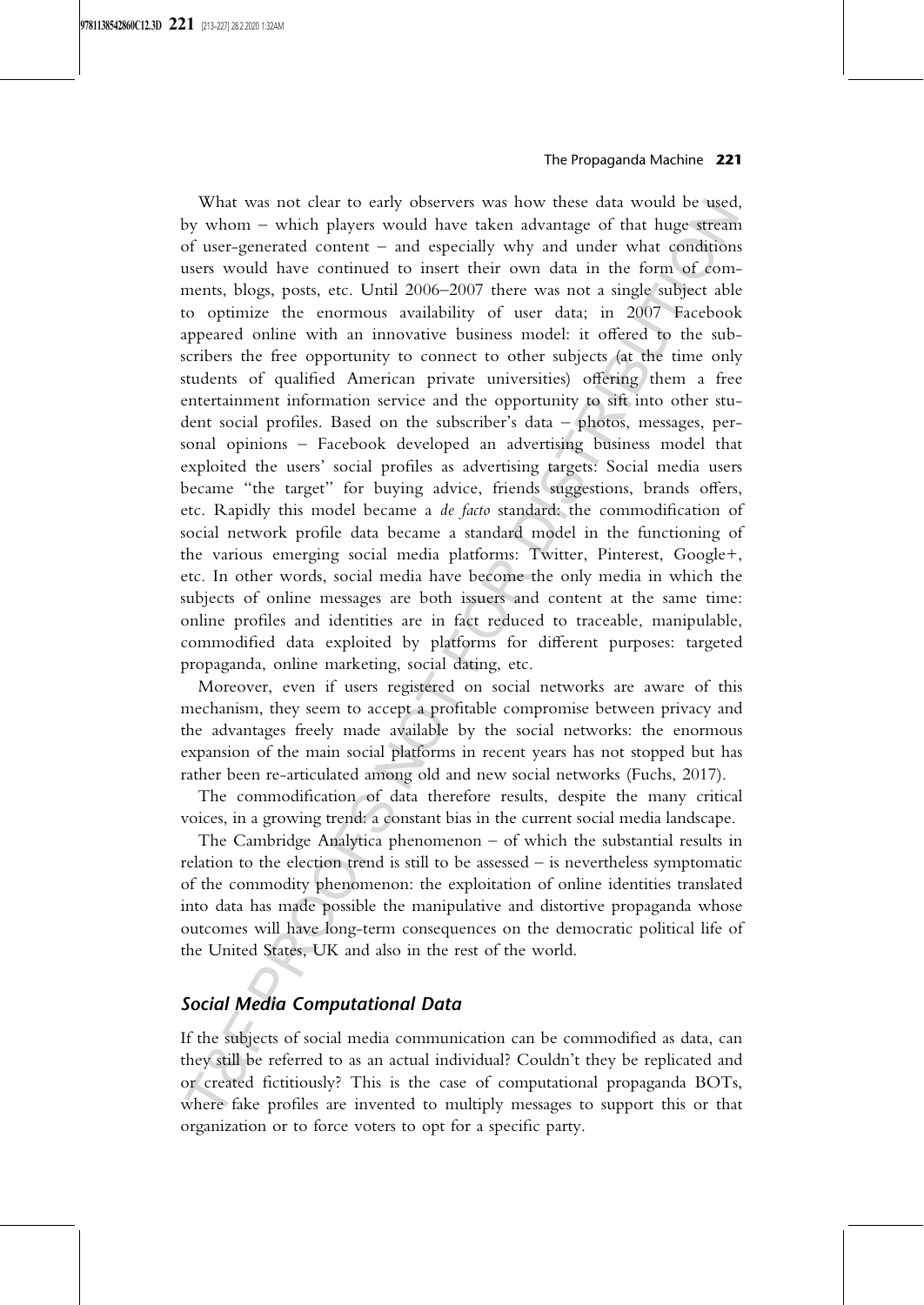Computational propaganda is a term that refers to the recent phenomenon of digital misinformation and manipulation. As a communicative practice, computational propaganda describes the use of algorithms, automation and human curation to purposefully manage and distribute misleading information over social media networks (Woolley & Howard, 2016a). "As part of the process, coders and their automated software products (BOTs) will learn from and imitate legitimate social media users in order to manipulate public opinion across a diverse range of platforms and device networks" (Woolley & Howard, 2018). These bots are built to behave like real people – for example, automatically generating and responding to conversations online – and then let loose over social media sites in order to amplify or suppress particular political messages. These automated social actors can be used to bolster particular politicians and policy positions supporting them actively and enthusiastically, while simultaneously drowning out any dissenting voices (Abokhodair et al., 2015). They can be managed in conjunction with human troll armies to "manufacture consensus" or to otherwise give the illusion of general support for a (perhaps controversial) political idea or policy, with the goal of creating a bandwagon effect (Woolley & Guilbeault, 2017). This practice interests both authoritarian countries where social media platforms are a primary means of social control but it even affects the democratic life of Western countries especially during political and security crises. The consequences and the impact of the use of computational propaganda are the objects of study and analysis: Woolley and Howard (ibid.) observed that, for example, during the 2016 US presidential campaign, the computational propaganda practice had been exploited by both parties – Republican and Democratic – and that there's also little control and still approximate legislation on this aspect.

# Automated Selectivity and Echo Chambers

Which social media bias facilitates the creation of online echo chambers ?

Some elements have always characterized the participation of individuals in online environments: e.g., the ease and affordability of access to online environments. Since the 1990s, in the first virtual communities and then later in blogs or in collective projects such as Wikipedia, anyone could access and contribute to a collective dialogue without any economic or cultural threshold. Another element characterizing "online participation" is anonymity: the possibility of assuming a fictitious identity or even multiple different identities based on the different types of online environments that one attends, which may be the multi-player gaming platform or the political blog or the community of interest related to their hobbies. Another element is the opportunity to reach millions of users thanks to the growing diffusion of online social platforms and the practices oriented to "prosumerism": the creative re-working of the content generated by users.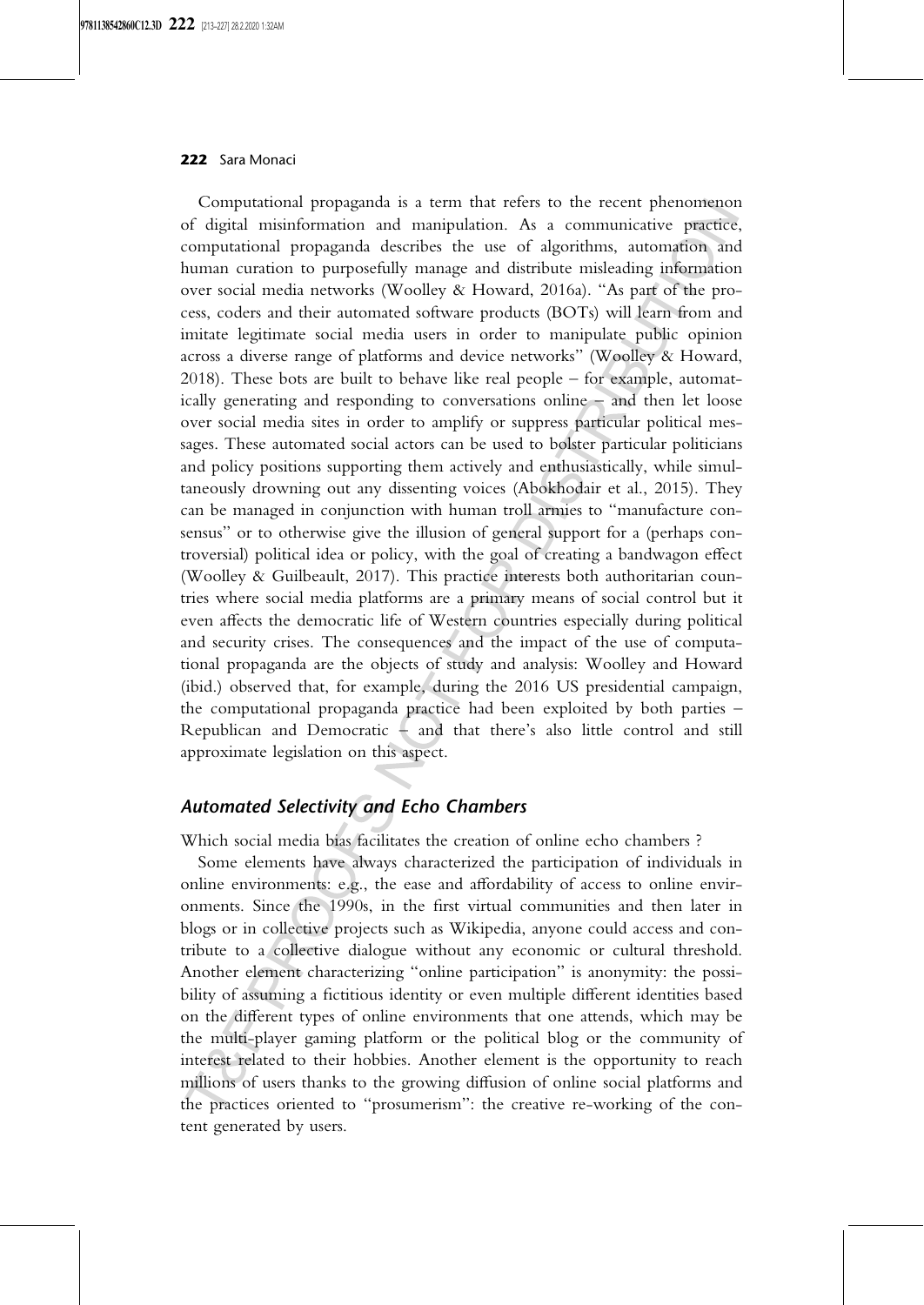Starting from the second half of the 2000s, social media added to these prerogatives, some new and important dimensions. First of all, social media favors what anthropologists define as selective sociability, or the possibility of connecting only with selected subjects that the individual can decide whether to re-enter or exclude from his or her friends' network or followers (Miller et al., 2016). This dynamic favors the definition of relatively closed groups characterized by a certain level of homophilia: individuals who share the same tastes, opinions, lifestyle and consumption styles. Moreover, homophilia is enhanced by the logic of the "social network algorithm" that profiles our networks of friendships and systematically suggests new pages or profiles similar to ours, reinforcing the similarities instead of the differences among our social networks. Does this mean that anyone active on social media lives in an echo chamber? Not so, everyone is free, regardless of the recommendations of the platforms, to expand and diversify his own network thanks to the serendipity in following contacts and relationships very different from those that reflect their tastes or their political orientations.

However, it is evident how these characteristics might greatly help the possibility of spreading messages within selected networks homogeneous for propensities and political views, expanding these networks thanks to the social algorithm encouraging homophilia and popularity, and channeling to these networks personalized messages, visually and emotionally adapted to the type of target and subjects that are to be intercepted. Through the mechanism of selective sociability these networks can also remain relatively closed to outsiders or those who want to enter uninvited, thus reinforcing the cohesion and identification of the subjects within the group, essential to the good impact of propaganda.

Many recent studies on the phenomenon of recruitment and indoctrination of Foreign Fighters by ISIS have highlighted evidence that supports this thesis. First, the process of online radicalization is most of the time a bottom-up process: that is the young people search the web for information and news about a particular organization to get closer to this, and not vice versa (Marone, 2016; Vidino & Marone, 2017). After an initial approach the subjects can be co-opted within virtual groups (Facebook or Telegram groups) in which propaganda content may circulate: extremist magazines, ad-hoc texts of the Koran, leaders accounts. Moreover the subjects are introduced gradually inside to a closed social network – an echo chamber precisely – aimed at strengthening the individuals' ideological positions and their commitment to the cause.

Moreover, social media make available to the extremist propaganda, formats, languages and audiovisual styles widely appreciated at the emotional level: graphic memes, popular hashtags, short videos integrated by infographics. In recent years, ISIS has, for example, taken up these propaganda formats with great freedom and creative capacity, perfectly emulating the styles and aesthetics of Hollywood trailers and commercial marketing. Through the use of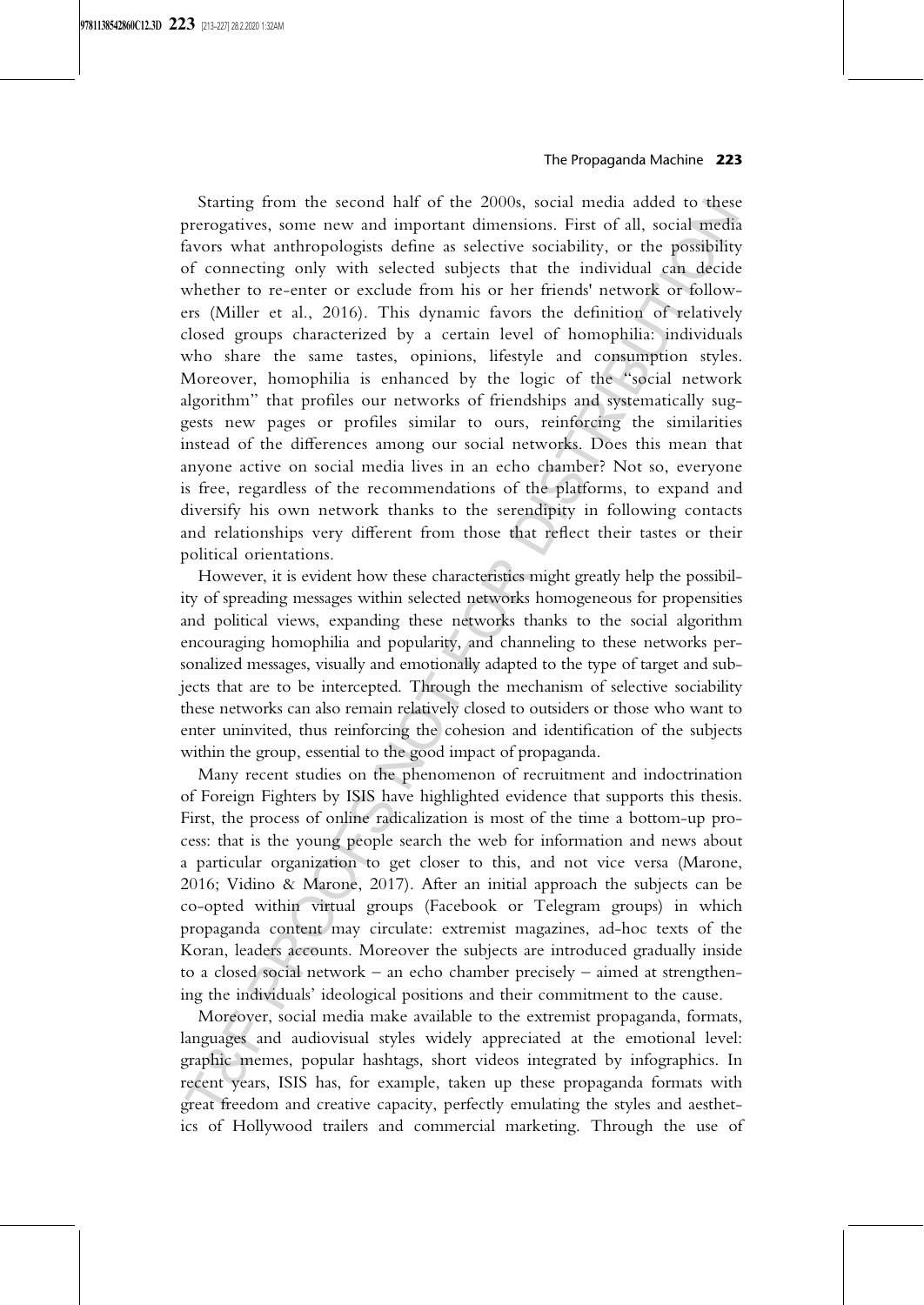Tweets on the daily life under the Caliphate, or the motivational videos in the Dabiq propaganda magazines recalling the aesthetics of highly successful video games such as Call of Duty (a particularly popular title especially in Saudi Arabia) (Maggioni & Magri, 2015), ISIS has shown to know how to exploit the most popular social media trends to achieve its own goals (Weiss & Hassan, 2016; Winkler & Pieslak, 2018).

# Conclusions

The emergence of social media as a central platform in modern public life raises new questions and problems for the advancement of contemporary democracies. If, in some totalitarian states, social media are routinely used as new forms of social control, even in the most evolved democracies of the West, the social media bias may significantly produce ambiguous and pervasive forms of propaganda, often at the service of extremist, anti-democratic organizations that represent a serious threat to the public life for millions of citizens.

Recently the governments of many Western countries (Europe, US, Canada) established actions and various legislative protocols of agreement with the major online players (Facebook, Twitter, YouTube) to deal with the threat of global terrorism online propaganda in which ISIS, between 2014 and 2016, proved to be one of the most active subjects. The online platforms have therefore developed various tools to contain the flow of messages of indoctrination or aimed at recruiting young people in the West (Gillespie, 2018). In this case the collaboration between governments and the major private players has shown proof of effectiveness and positive cooperation.

Other cases – the most striking is Cambridge Analytica – revealed the ambiguous relations between technological players such as Facebook, a number of lobbying subjects related to the presidential campaign and multiple private software companies.

Computational propaganda is now one of the most powerful tools against democracy. Social media firms may not be creating this nasty content, but they offer a safe harbor for them. Social media have the power to control what information or news people see; that gives them the responsibility for making sure this information is not harmful, harassing or false. This is especially true during pivotal political events like elections, but also true in general.

Social media platforms must play a central and a new role in the mediation, moderation and also in the redesign of the bias which significantly affects the democratic debate online.

As Woolley, S. C., & Howard observed:

they cannot rely upon tired defenses about being technology not media companies. Trending features, algorithmic curation, and personalized news feeds mean that companies do, to use their language, arbitrate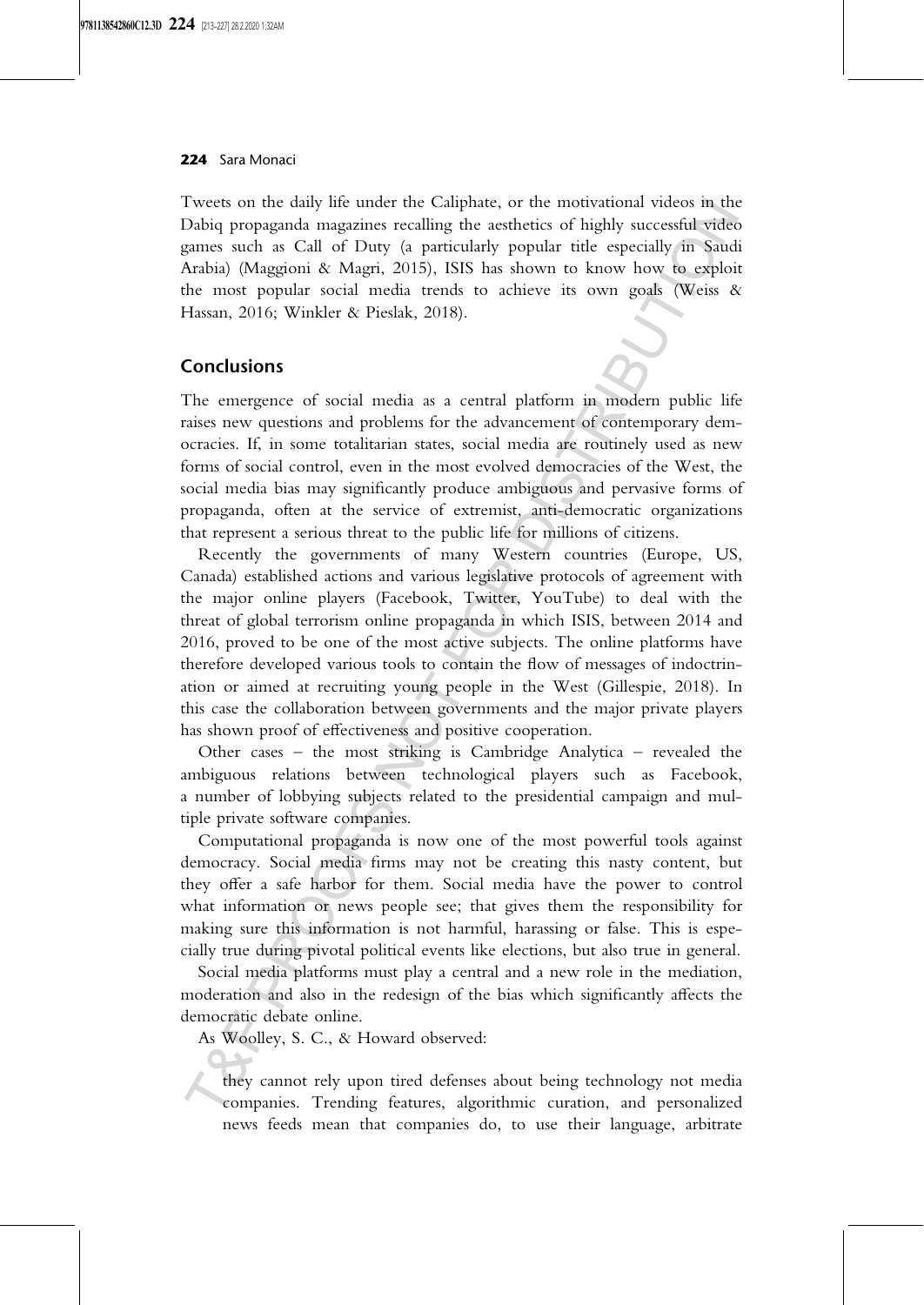truth. Because they control information flow, they are media companies. To solve these problems, social media companies must confront their role as media platform. They must design for democracy.

(ibid., 3025 (kindle pos.)

### Notes

- 1 For a detailed report of the scandal cf. The Cambridge Analytica Files, The Guardian www.theguardian.com/news/series/cambridge-analytica-files;
- 2 https://en.wikipedia.org/wiki/Cambridge\_Analytica
- 3 For a full transcript of Marc Zuckerberg hearing on April 11, 2018 cfr. www. washingtonpost.com/news/the-switch/wp/2018/04/10/transcript-of-mark-zucker bergs-senate-hearing/?utm\_term=.a49c7bb5cd7c
- 4 https://gizmodo.com/facebook-bans-app-that-inspired-cambridge-analytica-and-1,828,548,982

## References

- Abokhodair, N., Yoo, D. and McDonald, D. W. (2015, February). Dissecting a social botnet: Growth, content and influence in Twitter. In Proceedings of the 18th ACM Conference on Computer Supported Cooperative Work & Social Computing (pp. 839-851). ACM.
- Abouzeid, R. (2011). Bouazizi: The man who set himself and Tunisia on fire. Time Magazine, 21.
- Atwan, A. B. (2015). Islamic state: The digital caliphate. Los Angeles, CA: University of California Press.
- Awan, I. (2017). Cyber-extremism: Isis and the power of social media. Society, 54(2), 138–149.
- Boyd, D. M. and Ellison, N. B. (2007). Social network sites: Definition, history, and scholarship. Journal of Computer-Mediated Communication, 13(1), 210–230.
- Carter, J. A., Maher, S. and Neumann, P. R. (2014). # Greenbirds: Measuring importance and influence in Syrian Foreign Fighter Networks.
- Castells, M. (2013). Communication power. Oxford: OUP.
- Eltantawy, N. and Wiest, J. B. (2011). The Arab spring social media in the Egyptian revolution: Reconsidering resource mobilization theory. International Journal of Communication, 5, 18.
- Farwell, J. P. (2014). The media strategy of ISIS. Survival, 56(6), 49–55.
- Fuchs, C. (2012). Dallas Smythe today-the audience commodity, the digital labour debate, Marxist political economy and critical theory. tripleC: Communication, Capitalism & Critique. Open Access Journal for a Global Sustainable Information Society, 10(2), 692–740.
- Fuchs, C. (2017). Social media: A critical introduction. London: Sage.
- Fuchs, C. (2018). Propaganda 2.0: Herman and Chomsky's propaganda model in the age of the internet, big data and social media. In Pedro-Carañana, J., Broudy, D. and Klaehn, J. (Eds.) The propaganda model today: Filtering perception and awareness. London: University of Westminster Press. Available at: 10.16997/book27. f.
- Gillespie, T. (2018). Custodians of the Internet: Platforms, content moderation, and the hidden decisions that shape social media. New Haven, CT: Yale University Press.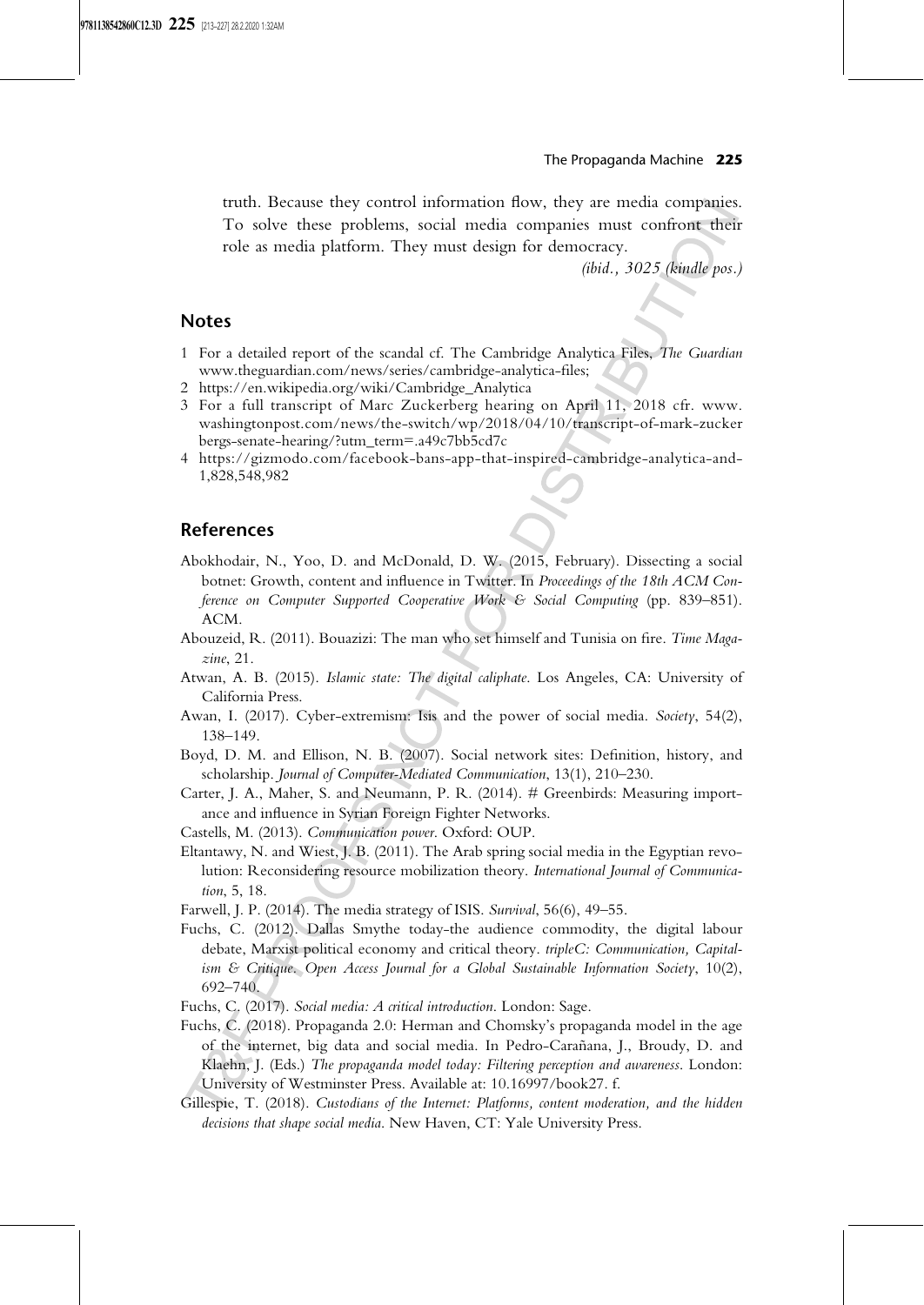- Herman, E. S. and Chomsky, N. (2010). Manufacturing consent: The political economy of the mass media. London: Random House.
- Hoskins, A., Awan, A. and O'Loughlin, B. (2011). Radicalisation and the media: Connectivity and terrorism in the new media ecology. London: Routledge.
- Innis, H. A. (2008). The bias of communication. Toronto: University of Toronto Press.
- Khondker, H. H. (2011). Role of the new media in the Arab Spring. Globalizations, 8(5), 675–679.
- Kirkpatrick, D. D. (2011). Tunisia leader flees and prime minister claims power. New York Times Online, 14.
- Maggioni, M. and Magri, P. (Eds). (2015). Twitter and Jihad: The Communication Strategy of ISIS. Available at: www.ispionline.it/sites/default/files/pubblicazioni/twitter\_and\_ jihad\_en.pdf. Accessed January 10, 2019.
- Mahood, S. and Rane, H. (2017). Islamist narratives in ISIS recruitment propaganda. The Journal of International Communication, 23(1), 15–35.
- Marone, F. (2016). Italian Jihadists in Syria and Iraq. *Journal of Terrorism Research*, 7, 1.
- Meleagrou-Hitchens, A. and Kaderbhai, N. (2016). Research perspectives on online radicalisation. London, UK: A Literature Review.
- Miller, D., Costa, E., Haynes, N., McDonald, T., Nicolescu, R., Sinanan, J. … Wang, X. (2016). How the world changed social media. London: UCL Press.
- Monaci, S., Mazza, C. and Taddeo, G. (2017). Designing a social media strategy against violent extremism propaganda: The# heartofdarkness campaign. Digitale Medien und politisch-weltanschaulicher Extremismus im Jugendalter, 213.
- Monaci, S., Mazza, C. and Taddeo, G. (2018). Mapping the impact of ISIS propaganda narratives. Evidences from a qualitative analysis in Italy and France. Comunicazioni Sociali 3/18.
- Morozov, E. (2011). The net delusion: The dark side of Internet freedom. Phildaelphia,PA: Public Affairs.
- Mullen, A. (2009). Editorial: The Herman-Chomsky propaganda model twenty years on. Westminster Papers in Communication and Culture, 6(2). Retrieved from: www.wmin.ac. uk/mad/pdf/WPCC-Vol6-No2-Andrew\_\_Mullen.pdf.
- Neumann, P. R. 2015. Victims, perpetrators, assets: The narratives of Islamic state defectors, ICSR, 9.
- O' Reilly, T. (2009). What is web 2.0. O'Reilly Media, Inc.
- Pedro, J. (2011). The propaganda model in the early 21st Century (Part II). International Journal of Communication, 5, 21.
- Postman, N. (2000). The humanism of media ecology. Proceedings of the Media Ecology Association, 1(1), 10–16.
- Roy, O. (2016). Le Djihad et la mort. Paris: Seuil.
- Smythe, D. W. (1981). On the audience commodity and its work. Media and cultural studies: Keyworks, 230–256.
- Stern, J. and Berger, J. M. (2015). ISIS: The state of terror. London: Harper Collins.
- Sunstein, C. R. (2018). # Republic: Divided Democracy in the age of social media. Elizabeth, NJ: Princeton University Press.
- Vidino, L. and Marone, F. (2017). The Jihadist threat in Italy: A primer analysis, Italian Institute for International Political Studies (ISPI), November, 48–63.
- Weiss, M. and Hassan, H. (2016). ISIS: inside the army of terror. New York: Simon and Schuster.